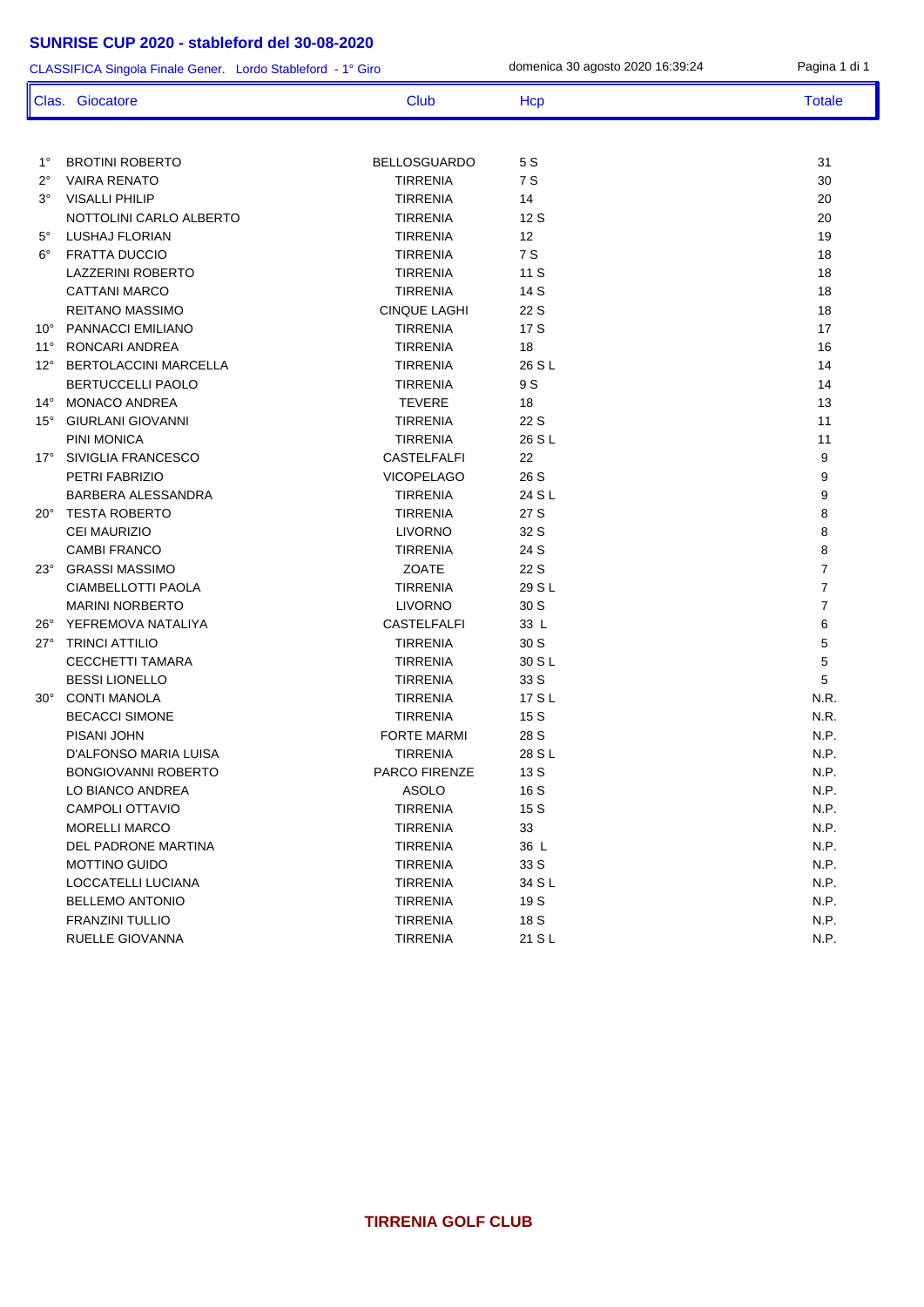1° VAIRA RENATO TIRRENIA 7 S 37 2° BROTINI ROBERTO BELLOSGUARDO 5 S 3º VISALLI PHILIP 32 NOTTOLINI CARLO ALBERTO TIRRENIA 12 S 32 CATTANI MARCO **TIRRENIA** 14 S 32 6° LUSHAJ FLORIAN TIRRENIA 12 30 7° LAZZERINI ROBERTO TIRRENIA 11 S 28 8° FRATTA DUCCIO TIRRENIA 7 S 24 9° BERTUCCELLI PAOLO TIRRENIA 9 S 20 10° BONGIOVANNI ROBERTO PARCO FIRENZE 13 S N.P. CLASSIFICA Singola Finale Gener. 1° Categoria Netto Stableford - 1° Giro domenica 30 agosto 2020 16:38:58 Pagina 1 di 1 Clas. Giocatore Club Club Hcp Totale Totale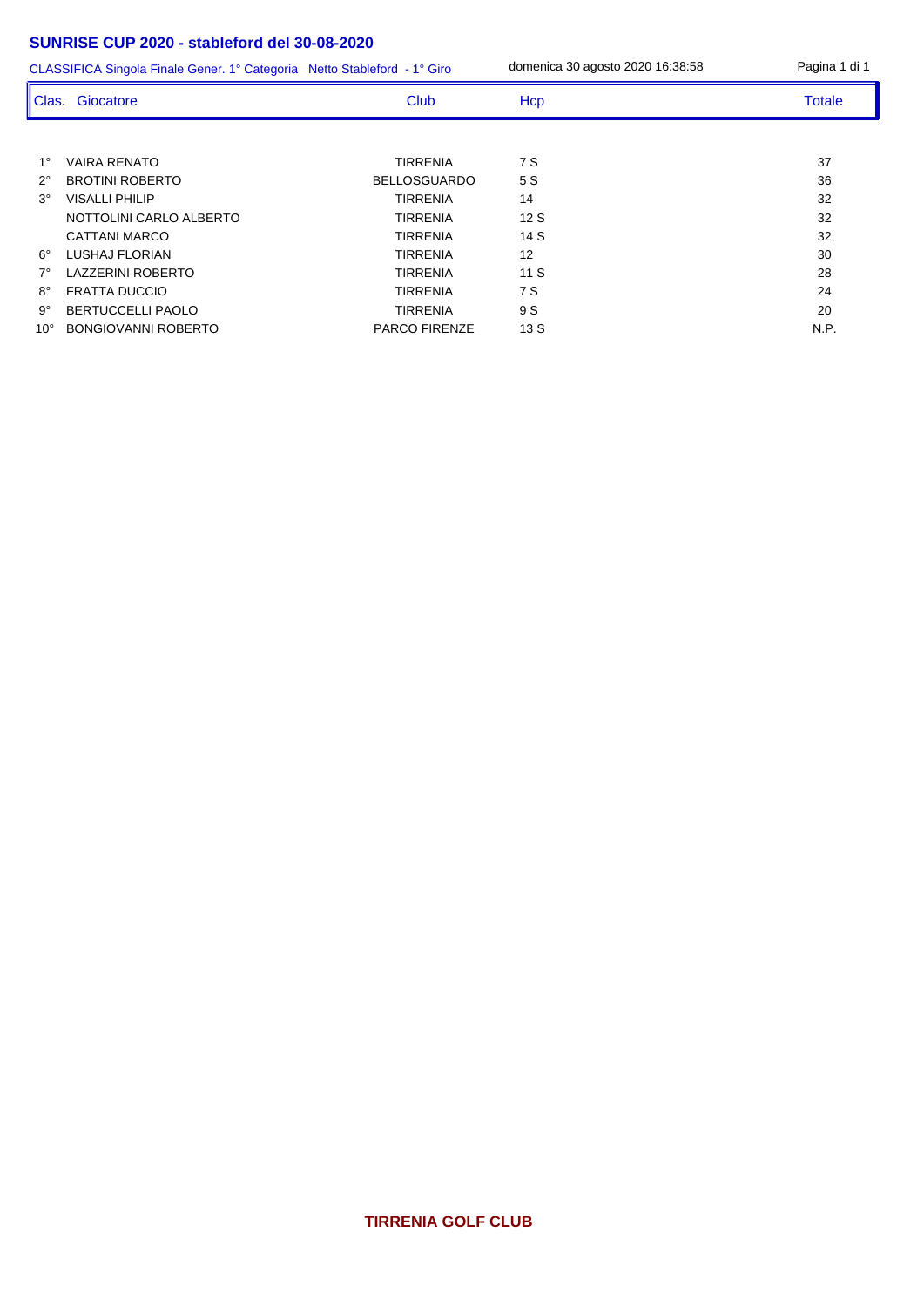CLASSIFICA Singola Finale Gener. 2° Categoria Netto Stableford - 1° Giro domenica 30 agosto 2020 16:38:22 Pagina 1 di 1

|              | Clas. Giocatore           | Club                | Hcp    | <b>Totale</b> |
|--------------|---------------------------|---------------------|--------|---------------|
|              |                           |                     |        |               |
| $1^{\circ}$  | <b>REITANO MASSIMO</b>    | <b>CINQUE LAGHI</b> | 22 S   | 39            |
| $2^{\circ}$  | RONCARI ANDREA            | <b>TIRRENIA</b>     | 18     | 34            |
| $3^\circ$    | <b>GIURLANI GIOVANNI</b>  | <b>TIRRENIA</b>     | 22 S   | 32            |
|              | PANNACCI EMILIANO         | <b>TIRRENIA</b>     | 17S    | 32            |
| $5^\circ$    | <b>BARBERA ALESSANDRA</b> | <b>TIRRENIA</b>     | 24 S L | 31            |
| $6^\circ$    | <b>MONACO ANDREA</b>      | <b>TEVERE</b>       | 18     | 28            |
|              | <b>CAMBI FRANCO</b>       | <b>TIRRENIA</b>     | 24 S   | 28            |
| $8^{\circ}$  | SIVIGLIA FRANCESCO        | <b>CASTELFALFI</b>  | 22     | 23            |
| $9^{\circ}$  | <b>GRASSI MASSIMO</b>     | <b>ZOATE</b>        | 22 S   | 22            |
| $10^{\circ}$ | <b>CONTI MANOLA</b>       | <b>TIRRENIA</b>     | 17 S L | N.R.          |
|              | <b>BECACCI SIMONE</b>     | <b>TIRRENIA</b>     | 15S    | N.R.          |
|              | LO BIANCO ANDREA          | <b>ASOLO</b>        | 16 S   | N.P.          |
|              | CAMPOLI OTTAVIO           | <b>TIRRENIA</b>     | 15S    | N.P.          |
|              | <b>BELLEMO ANTONIO</b>    | <b>TIRRENIA</b>     | 19 S   | N.P.          |
|              | <b>FRANZINI TULLIO</b>    | <b>TIRRENIA</b>     | 18 S   | N.P.          |
|              | RUELLE GIOVANNA           | <b>TIRRENIA</b>     | 21 S L | N.P.          |